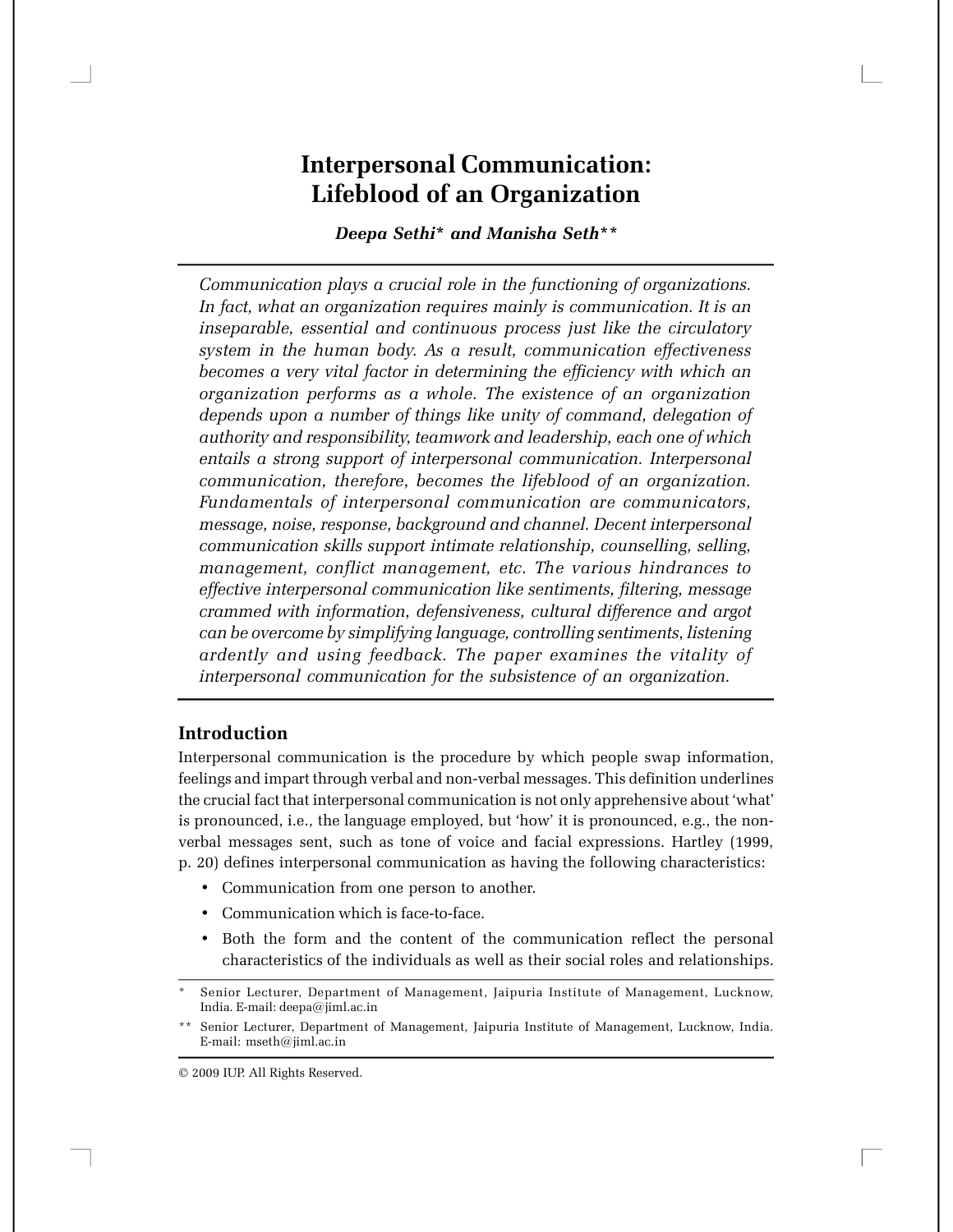When two or more people are in the same place and are aware of each other being there, then communication is said to be taking place, no matter how subtle or inadvertent it may be. Even without vocalizations, an onlooker may be using prompts of stance (posture), facial manifestation, and garb to impact other's role, poignant situation, persona or intents. Even though no communication may be aimed at, people receive messages through forms of non-verbal conduct. This is a significant thrust for those working in people-centered vocations, who require to foster an awareness of the assortment of prompts entailed in interpersonal communication. Hartley (1999) suggests that interpersonal communication includes the following aspects: non-verbal communication, reinforcement, questioning, reflecting, opening and closing, explanation, listening and self-disclosure.

Although interpersonal communication can include oral, written, and non-verbal forms of communication, the term is by and large related to spoken communication that takes place between two or more individuals in person. Some of the types of interpersonal communication that are generally used within a business organization comprise staff meetings, formal project discussions, employee performance reviews, and informal chit-chats. Interpersonal communication with those outside the business organization can be in various forms, too counting client meetings, employment interviews, or sales visits. So as to comprehend the principles of effective interpersonal communication, it is beneficial to look at the fundamental process of communication.

The basic process of communication initiates when a fact is perceived or an idea devised by a single person. That person (the sender) chooses to decipher the perception into a message, and subsequently conveys the message through some communication medium to another person (the receiver). The receiver then must construe the message and supply feedback to the sender indicating that the message has been comprehended and fitting action taken.

Regrettably, errors can be instituted during any stage of the communication process. For instance, misunderstandings can crop up when the sender does not have an apparent idea of the message he or she is attempting to communicate, or has a clear idea but is unable to articulate it perfectly. However, errors can also take place when the receiver does not take note warily, deduces a sense other than what was meant by the sender, or does not provide feedback. Eventually, blurred, imprecise, or thoughtless business communication can squander precious time, estrange employees or customers, and obliterate goodwill toward management or the business on the whole.

#### **Role of Non-Verbal Communication in Interpersonal Communication**

Non-verbal communication is also required in Interpersonal communication. At times, we don't need words. When words are not enough or we are not able to speak with entire comprehension, non-verbal communication works visually. Signs or emotions or body language can be termed as different non-verbal communication tools. A person uses non-verbal communication several times in his daily life. Emotions are of special importance in non-verbal communication because they have more meanings in them.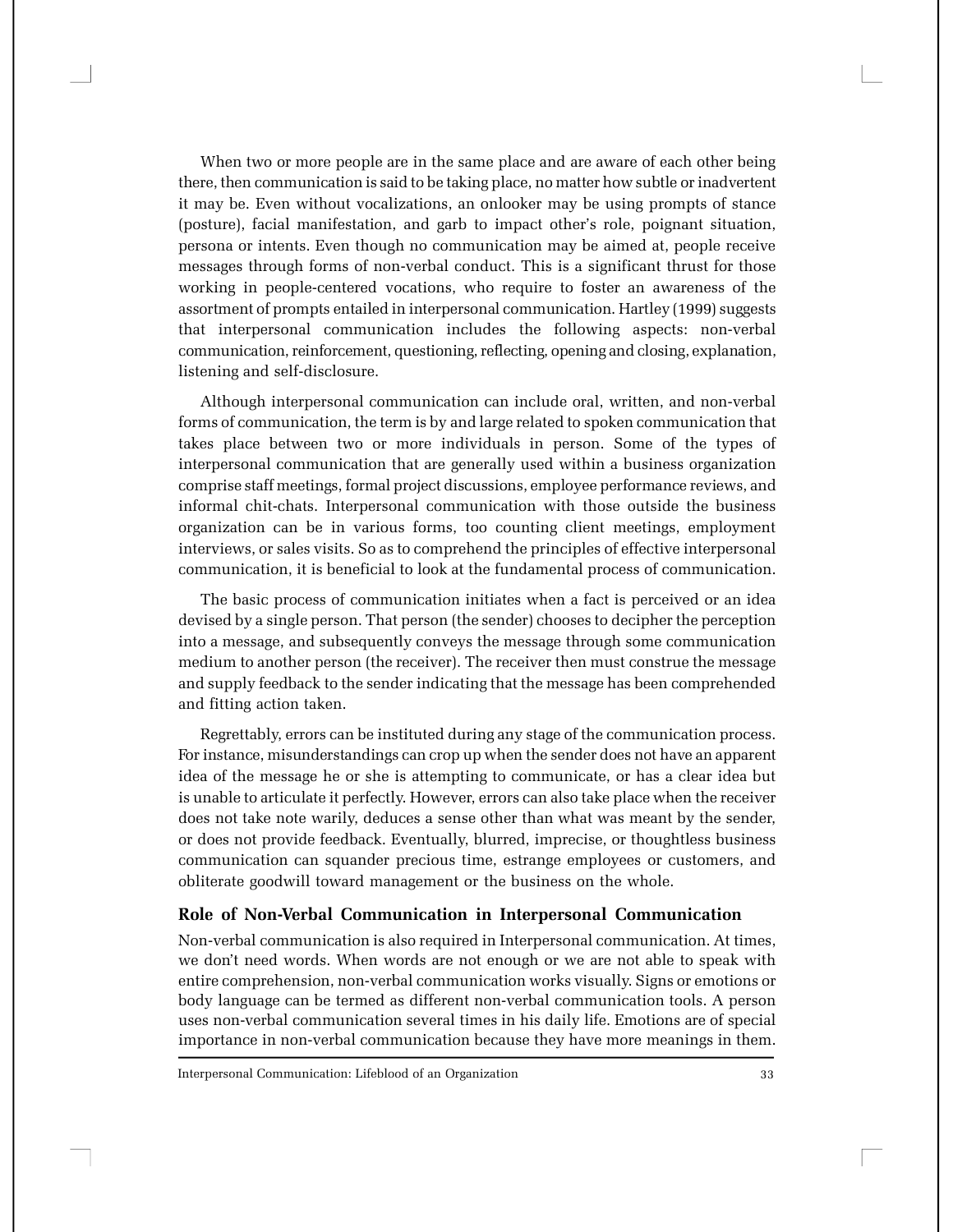Facial emotions can be interpreted differently by every person. A word has a common meaning for everybody but each facial emotion has its own meaning and message and every receiver takes the message in a different way. There are basic emotions that we can see in a written communication. A person can express feelings in many different ways. Body language is the most important part of non-verbal communication. Moving head up and down means 'yes' while shaking it right to left means 'no' or shaking hand means 'hello'... and so on. These non-verbal communication kinds are used by everyone everyday. The reason for using this non-verbal communication tools is that they provide sense to words or messages that one wants to send, and at the same time manage our conversations.

# **Fundamentals of Interpersonal Communication**

Scores of researchers have split interpersonal communication into numerous rudiments so that it can be more easily comprehended. These are explained below.

### **Communicators**

For any communication to take place there ought to be at least two people involved. Conventionally, communication is seen as involving a sender and a receiver of a message. Nevertheless, the problem with this way of seeing a relationship is that it presents communication as a one-way process, i.e., one person sends the message and the other receives it, which is a lateral process. Today, it is acknowledged that communications are roughly always complex, two-way processes, with people sending and receiving messages to and from each other, in any interaction.

#### **Message**

Message not only means the speech used or information communicated, but also the non-verbal messages swapped such as facial expressions, tone of voice, gestures and body language. Non-verbal behavior can transmit supplementary information about the message vocalized. Particularly, it can divulge more about emotional attitudes which may underlie the substance of discourse.

#### **Noise**

Noise has a unique connotation in the theory of communication. It refers to anything that deforms the message, so that what is received is dissimilar from what is proposed by the speaker. Even as physical 'noise' (sounds) can meddle with communication, things like the use of intricate jargon, unsuitable body language, negligence and cultural disparities can be considered 'noise' in the context of interpersonal communication. Thus, misrepresentations or discrepancies that might crop up during an effort to communicate are capable of being termed as noise.

#### **Response**

Response/feedback comprises messages the receiver replaces, which allows the sender to know how accurately the message has been received, along with the receiver's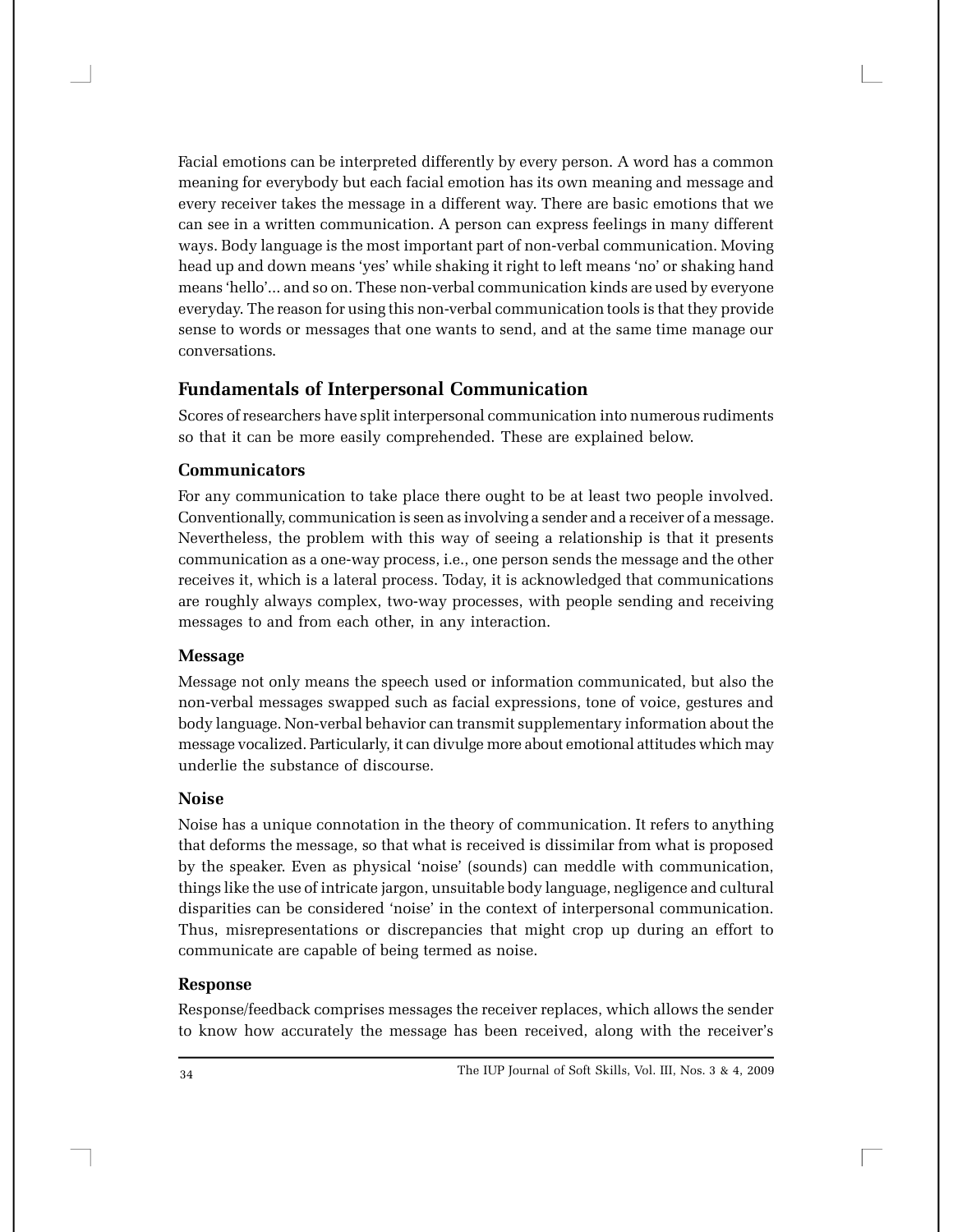reaction. The receiver may also reply to the unintentional message in addition to the intentional one. The various types of feedback range from direct verbal statements, to subtle facial expressions or changes in posture which might point to the sender that the receiver experiences discomfort with the message. Response/feedback permits the sender to regulate, acclimatize or restate his/her message to facilitate communication.

### **Background**

All communication is influenced by the background in which it takes place. However, apart from looking at where the interaction takes place, i.e., the situational background (room, office, etc.), the social background needs to be referred to, i.e., the roles, responsibilities and rank of the participants. The emotional setting and participants' expectations of the interaction will also affect the communication.

# **Channel**

It refers to the physical means by which the message is transported from one person to another. In the case of inter-personal communication, the channels considered are speech and vision.

# **Communication Channels**

Communication channels are the media chosen to convey the message from sender to receiver. Communication channels can be categorized into two main categories: Direct and indirect channels of communication.

Direct channels are those that are apparent, and can be easily recognized by the receiver. They are also under direct control of the sender. In this category lie the verbal and non-verbal channels of communication. Verbal communication channels are those that employ words in some way, such as written communication or spoken communication. Non-verbal communication channels, on the other hand, are those that do not demand words, such as certain explicit facial expressions, controllable body movements (like that made by a traffic police to control traffic), color (red for danger, green means go, etc.), sound (alarms, sirens, etc.).

Indirect channels are those channels that are recognized spontaneously and unintentionally by the receiver, and are not under the direct control of the sender. This includes kinesics or body language that reflects the inner emotions and motivations rather than the actual delivered message. It also includes such vague terms as 'instincts', 'hunches', 'premonitions', or 'intuitions'.

# **Types of Interpersonal Communication**

Interpersonal communication is subdivided into dyadic communication, public speaking, and small-group communication. Dyadic communication is simply a method of communication that involves only two people such as a telephone conversation or even a set of letters sent to and received from a pen friend. In this communication process, the sender can instantly receive and appraise feedback from the receiver so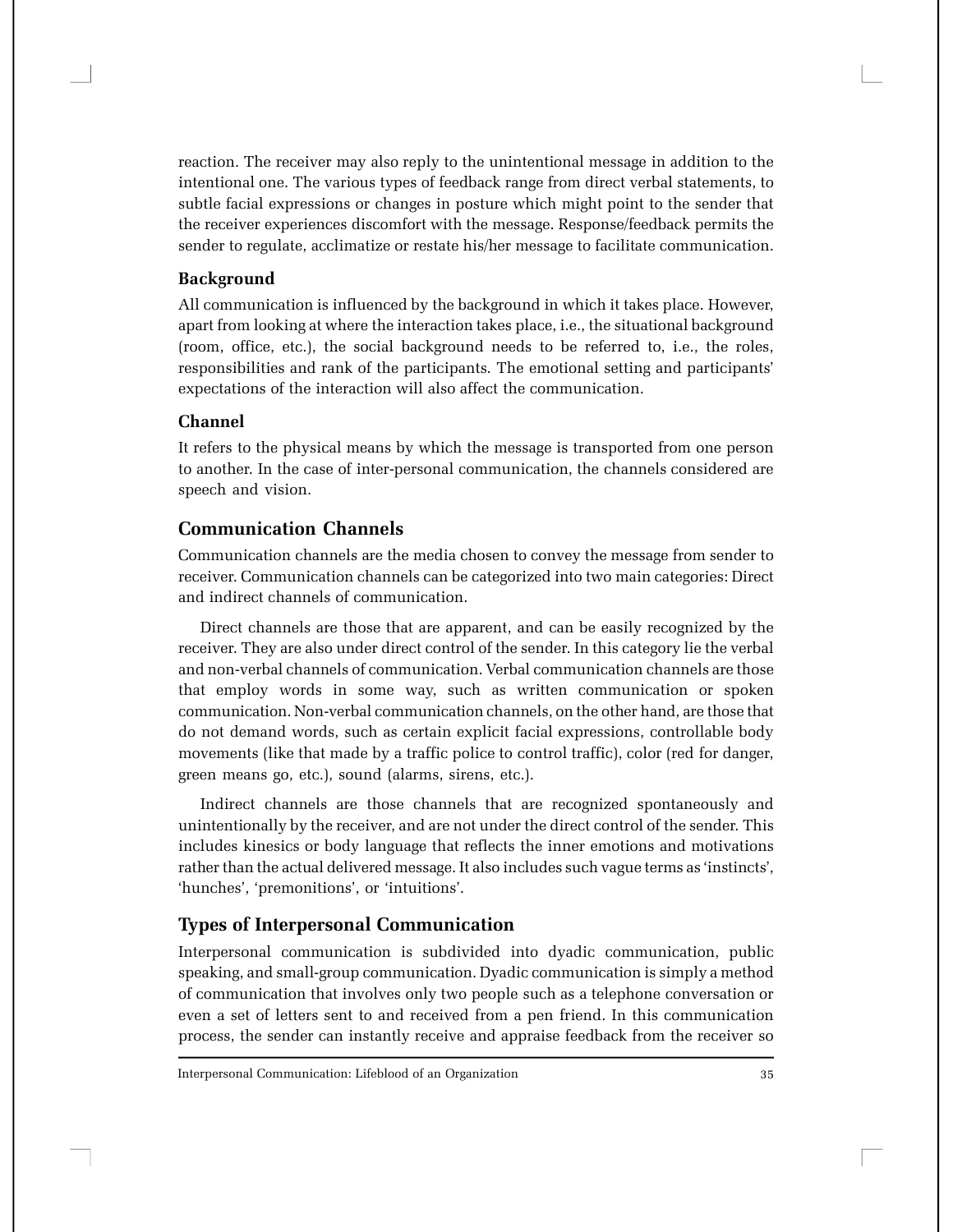that, it permits more specific couture of the message and more personal communication than do numerous other media.

# **Uses of Interpersonal Communication**

Interpersonal communication can be used to:

- Furnish and gather information.
- Influence the stances and conduct of others.
- Develop acquaintances and preserve relationships.
- Formulate sense of the planet and our experiences in it.
- Utter personal desires and understand the desires of others as well.
- Bequeath and take delivery of emotional joist.
- Make decisions and solve problems.
- Try to anticipate and envisage behavior.

Good interpersonal communication knack support of such processes like intimate relationship, counselling, management, selling, conflict management and others.

# **Barriers to Effective Interpersonal Communication**

# **Sentiments**

At times when people communicate an idea, the receiver can feel how the sender perceives the subject matter. Very often messages are construed differently by different people. Intense emotions are most likely to encumber effective communication because the idea or message maybe misconstrued. It's advisable to avoid reacting to the subject matter when one is upset or irate because it is then that one is not able to think rationally.

# **Filtering**

At this juncture, the sender manipulates the information that he communicates to the receiver. The purpose is that sometimes people tend to shape the message so as to make it sound favorable to the receiver. Sifting (filtering) information may deceive the receiver into thinking, into something favorable and the disappointment may be upsetting if it's found out that information has been sifted.

# **Message Crammed with Information**

Excessive information about the same subject matter may be perplexing. For example, you have 20 e-mails on the same theme, each e-mail contains some part of the theme. Instead, it would be better to have a single e-mail from the sender which focuses in lucid form only the information you want. By and large, the human brain can only take in required information to process, and hence overloading it with irrelevant information will exceed the human processing capacity, and the receiver would often miscomprehend or not comprehend at all what the sender is conveying to him/her.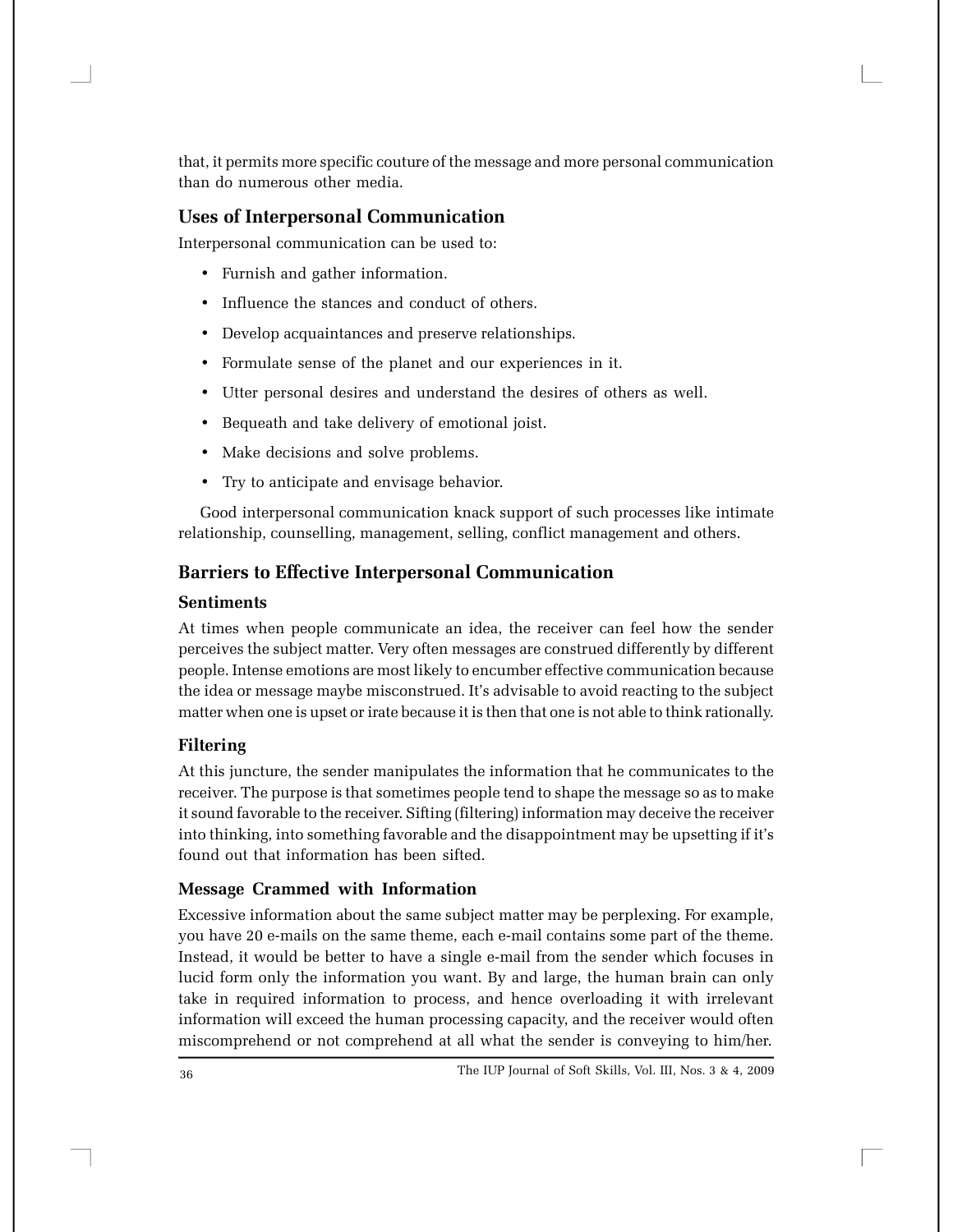### **Defensiveness**

Human beings are likely to decline a mutual understanding when they feel that they are being threatened or are put in a difficult position. Defensiveness normally comprises assaulting what the sender tells you, putting out sardonic remarks, questioning their motives or being excessively judgmental about the topic.

#### **Cultural Difference**

Our culture, at times, may be a colossal encumbrance for effective interpersonal communication. When two people with different cultures communicate, they often do not comprehend each other's cultures and might misinterpret the true meaning of what each other is trying to convey through such a sense.

#### **Argot**

Not all and sundry understand each other's argot/jargon words. Therefore, argot is best avoided when talking to someone who one is not familiar with personally or within one's organization.

# **Overcoming the Barriers of Effectual Interpersonal Communication**

**Simplify Language:** By structuring your language to clear, uncomplicated sentences, the receiver would be able to effortlessly understand what the sender is saying.

**Control Emotions:** Constrain emotions at the time of discussing a certain sensitive issue. Articulating in a neutral manner allows mutual understanding to take place and for both sender and receiver to communicate rationally.

**Listen Ardently:** Often, when the sender says something, the receiver normally hears but does not listen. Place yourself in the sender's position and try to comprehend exactly what they are trying to convey to you. The receiver is trying to comprehend fully what the sender is trying to say, so putting the receiver in the sender's point of view makes understanding much easier.

**Use Feedback:** This is done by the sender, as a symbol of confirmation by using closedended questions such as "Did you understand what I have just said?" or "Is what I said clear to you?", or using an open-ended question to have the receiver recapitulate the message. This results in the sender knowing that the receiver has completely recognized what is being communicated.

# **Interpersonal Communication Styles**

Generally, interpersonal communication can be categorized as either one-way or two-way. One-way communication takes place when the sender conveys information in the form of direction, without expecting any feedback. For instance, a manager may halt briefly by an employee's desk to inform him that a certain project would be due the subsequent day. One-way communication is quicker and simpler for the sender because he or she does not have to deal with possible questions or discord from the receiver—but it is likely to be overused in business contexts.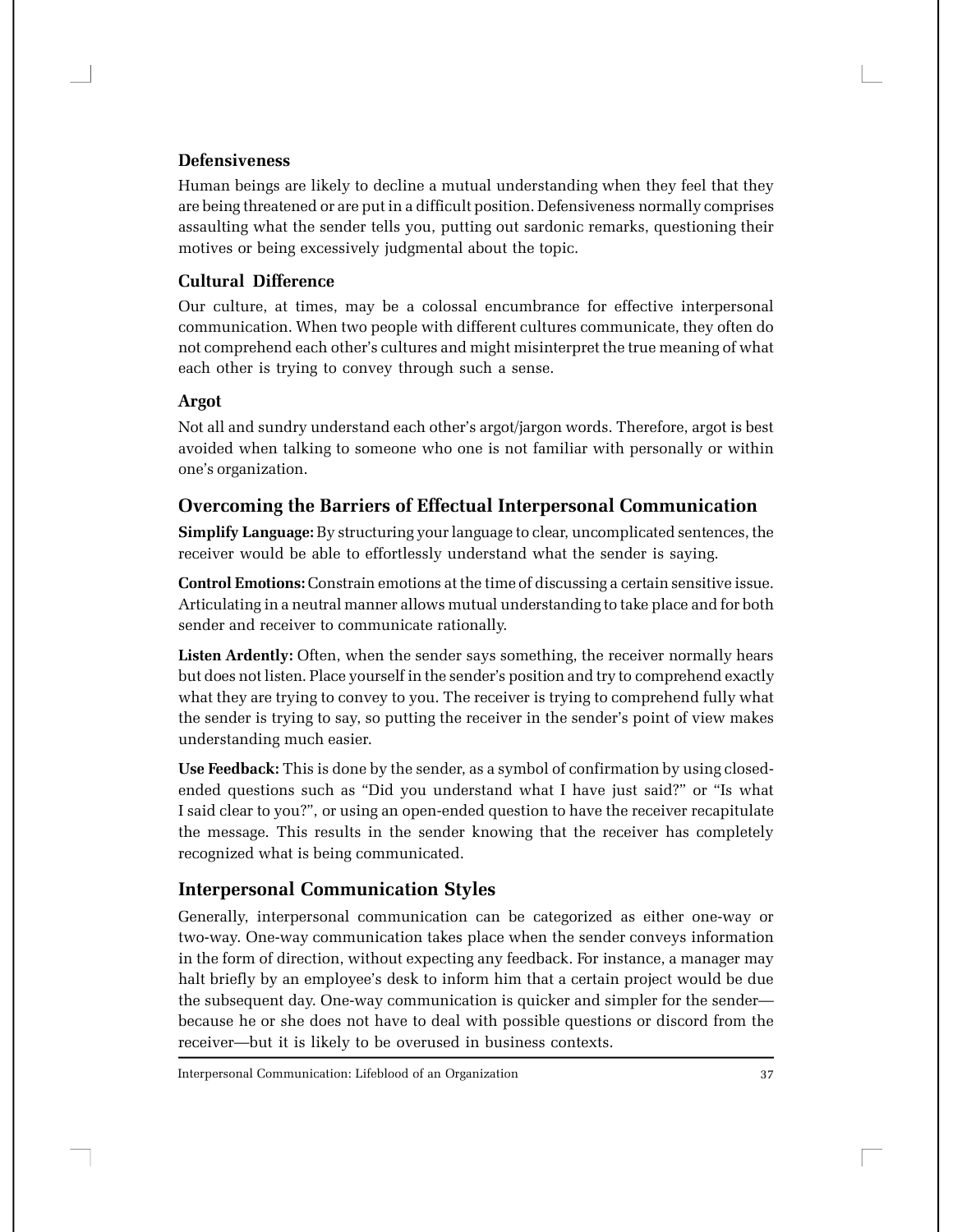On the contrary, two-way communication involves sharing of information between two or more participants in a productive exchange. For instance, a manager may hold a staff meeting in order to establish the due dates for a number of projects. Engaging in a two-way communication shows that the sender is amenable to feedback and eager to supply a response. Even though it is complex and time-consuming for the sender as compared to the one-way communication, it also ascertains a more precise comprehension of the message.

Apart from being classified as one-way or two-way, interpersonal communication can also be fragmented into a variety of styles. Bateman and Zeithaml (1990) identified six core styles of interpersonal communication that are used in business settings: controlling, egalitarian, structuring, dynamic, relinquishing, and withdrawal. "Different individuals use different communication styles", the authors observed. "A communicator should realize that some styles are more effective than others in certain situations."

The controlling style is a form of one-way communication that is used to direct others and gain their compliance. Managers using this style usually do not want feedback, and they tend to employ power and even manipulation to reinforce their message. Although the controlling style can be effective when it is used on occasion by respected individuals, particularly in times of crisis, it can also alienate workers. In contrast, the egalitarian style is a form of two-way communication that involves sharing information rather than directing behavior. It is used to stimulate others to express their ideas and opinions in order to reach a mutual understanding. In most situations—particularly when cooperation is needed—it is more effective than the controlling style.

The structured style of interpersonal communication is used to establish schedules imposed by the organization. Managers using this style would likely cite company standards or rules. Though the structuring style may be necessary to inform others of goals or procedures when complex tasks must be performed by a group, it should usually be counterbalanced with the egalitarian style. The dynamic style is a high-energy approach that uses inspirational pleas to motivate another person to take action. This style can be effective in crisis situations, but it is generally ineffective when the receivers do not have enough knowledge or experience to take the required action.

The relinquishing style of interpersonal communication is deferential rather than directive. It is highly receptive to the ideas of others, to the point of shifting responsibility for communication to the receiver. For example, a manager employing this style might allow her staff to discuss and develop the final solution to a problem while making little comment. This style is particularly effective when the receivers have the knowledge, experience, and willingness to assume responsibility. The withdrawal style is more like a lack of communication. Managers using this style try to avoid using their influence and may indicate a disinterest or unwillingness to participate in the discussion.

Finally, an often overlooked element of interpersonal communication is being a good receiver, which involves developing listening skills. Good listening skills can be vital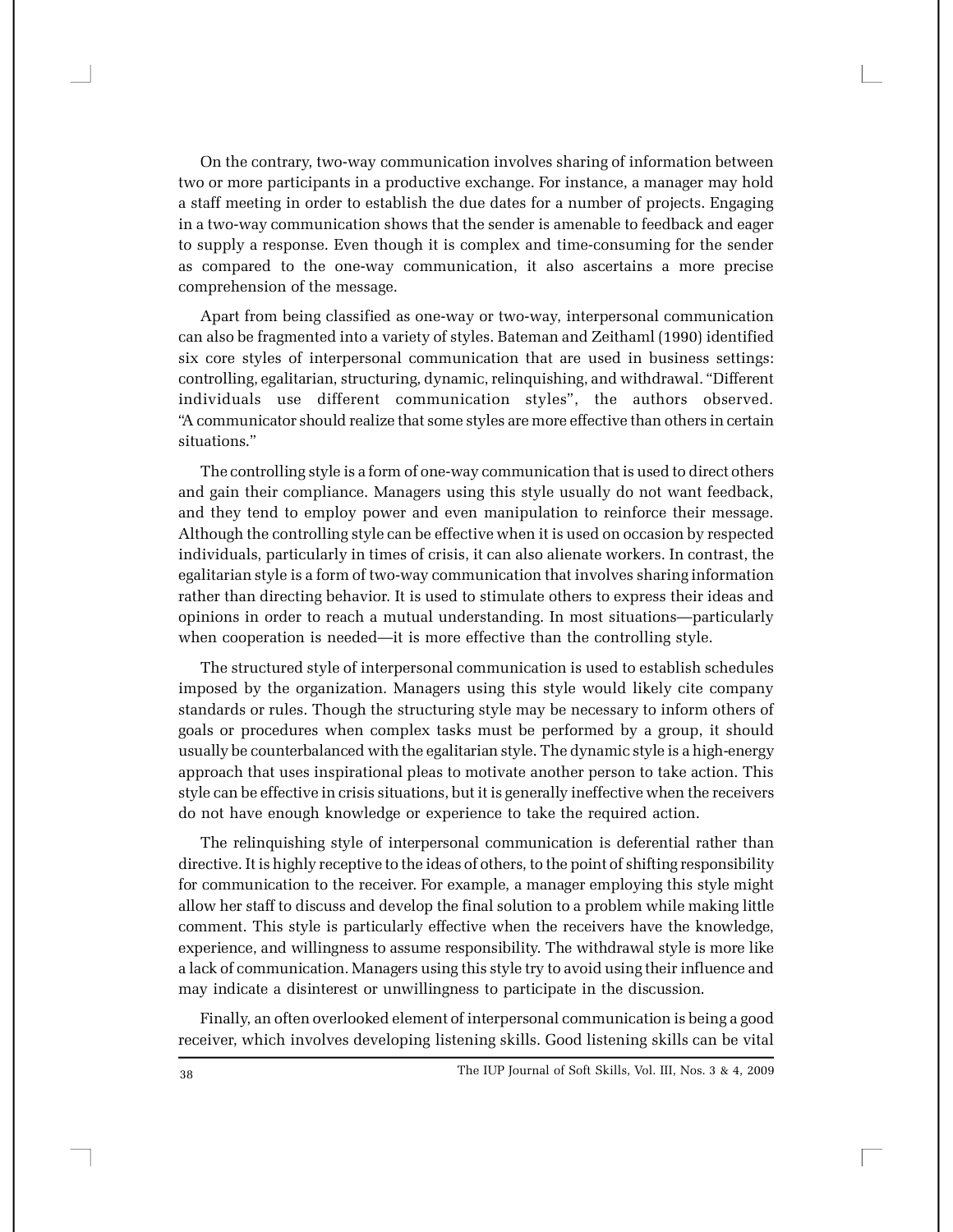in finding a solution to grievances or even in making sales calls. Listening involves showing an interest in the speaker, concentrating on the message, and asking questions to ensure understanding. One useful listening technique is reflection, or attempting to repeat and clarify the other person's message rather than immediately responding to it with a message of your own. Used correctly, reflection can allow managers to view issues from their employees' point of view. Some other keys to effective listening include: keeping an open mind rather than allowing emotions to intervene; finding a part of the subject that may have application to your own experience; and resisting distractions such as the speaker's mannerisms or clothing. It also helps to be prepared for the discussion, to take notes as needed, and to summarize the speaker's statements.

Strong interpersonal communication skills, utilizing a variety of styles and techniques, are particularly important for small business owners who must supervise the work of others. Bateman and Zeithaml (1990) described some of the characteristics of supervisors who receive high marks from their employees. First, these managers tend to communicate more than other managers, explaining the reasons behind decisions and providing advance warning of changes. Second, they tend to employ an egalitarian rather than controlling style when communicating with subordinates, asking for instead of demanding their compliance. Third, they tend to take others' needs and feelings into account when communicating. Finally, most effective managers are good listeners, giving careful consideration to employee concerns and taking the time to respond to questions and complaints.

# **Interpersonal Communication – Different from Business Communication**

Interpersonal communication is like casual talking between friends, family, peers, classmates and co-workers. This form of communication is used when questions are asked, jokes are told, relaxed conversations are held or during other informal meetings. Timbre can range in interpersonal communication based on emotions, and differences between the two participants. Informal language, improper grammar and slang terms are gamely accepted in interpersonal communication.

In contrast, business communication is used for transferring or gathering information. This is usually done in memos, e-mails, letters, meetings or teleconference calls. Employees use this type of communication when talking to managers and most co-workers. Businessto-business communication also falls into this category. Timbre will not sway as it does in interpersonal communication. A formal but friendly tone should be used along with correct grammar, lucid questions or orders and suitable language.

# **Conclusion**

Interpersonal communication is when two people communicate beyond the roles of the circumstances at that point of time. When one's teacher takes the time out to speak with one about one's weekend, when one invites one's doctor over to one's family cookout, when one's boss invites one over for dinner—all such are likely situations leading to interpersonal communication.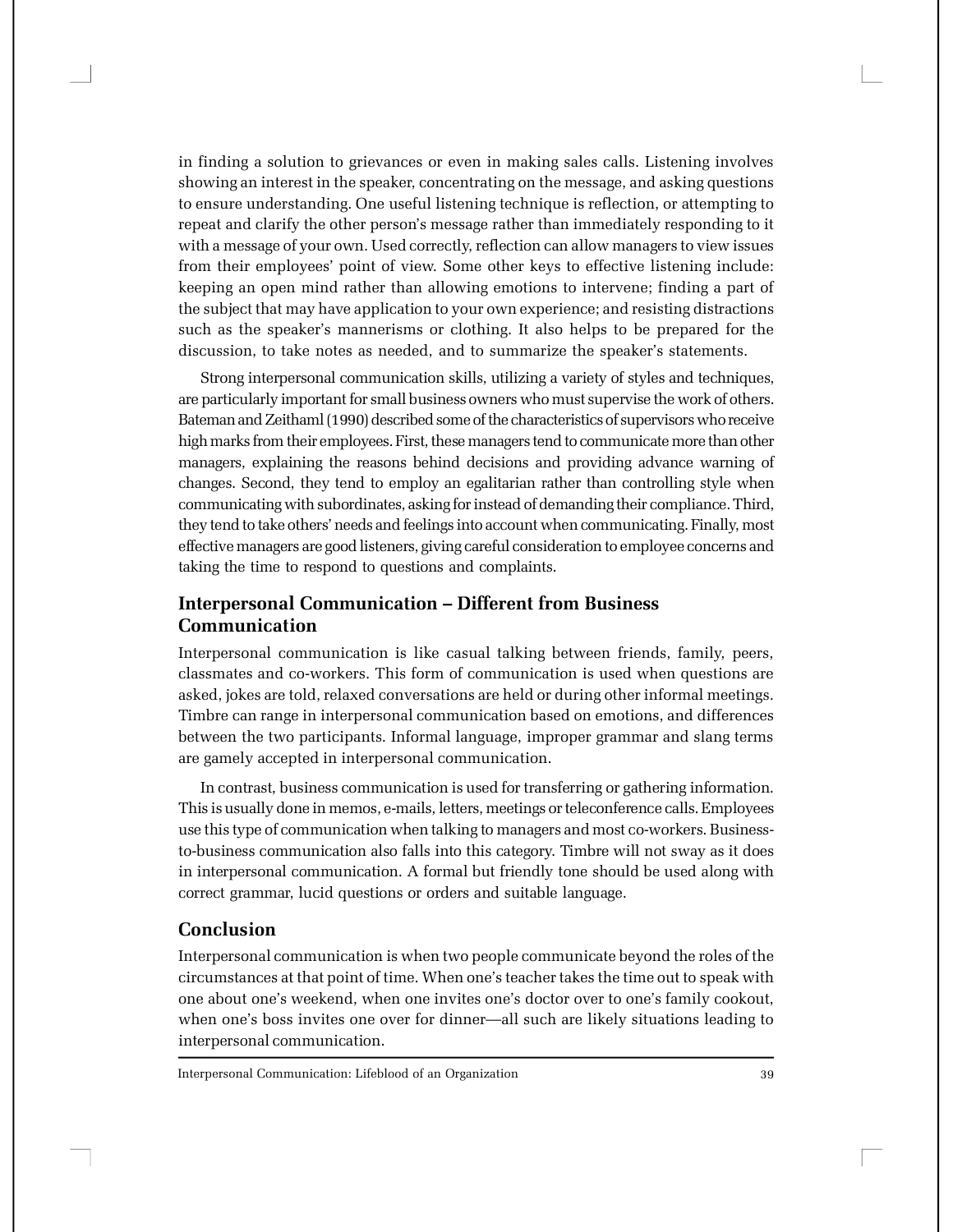In each of the above scenarios the two individuals are participating in communication that goes beyond whatever prescribed roles in society and relationships they may share. Consequently, interpersonal communication is born. Hence it is clear that interpersonal communication is the process of sending and receiving information between two or more people. The relationships between these people and the person individually changes, hence interpersonal communication has a crucial importance as it enhances the quality of relationships.

One speaks with lots of people in different places and for different purposes. The communication patterns change according to the kind of relationship people share like family, school, job, public, friends, etc. Each one has a different format in one's daily communication. The closeness and the context of these communications differ from each other and one kindles them according to their contexts and distances with the opposite sites. Roles are the most determinant in daily communication. Power distance affects the daily communication between people when it is in connection with social roles. Individuals use words to communicate. This process can be face-to-face, with roles and relationships, two-way, intentional, ongoing process or cumulative. The communication process between people is affected by many different situations in daily life. But people express their feelings with words or with their body and they have to because there is a need to communicate every time. Organizations are run by people and without interaction and communication, organizational existence would be very difficult.  $\odot$ 

### **Bibliography**

- 1. Bateman Thomas S and Zeithaml Carl P (1990), *Management: Function and Strategy,* Irwin, US.
- 2. Golen Steven (1989), *Effective Business Communication,* US Small Business Administration, Washington DC.
- 3. Hartley Peter (1999), *Interpersonal Communication*, Routledge, ISBN: 9780203062708.
- 4. http://humanresources.about.com/od/interpersonalcommunication/qt/com\_com5.htm
- 5. *"*Interpersonal Communication Tips*"* (2007), *The New York Times Company*, available at www.about.com
- 6. Koonce Richard (1997), "Language, Sex, and Power: Women and Men in the Workplace", *Training and Development*, September, pp. 34-39.
- 7. Murphy Herta A and Hildebrandt Herbert W (1991), *Effective Business Communications,* McGraw-Hill.
- 8. Smart Karl L and Carol Barnum (2000), "Communication in Cross-Functional Teams", *Technical Communication Online,*Vol. 47, No.1, pp. 19-21.
- 9. Wikipedia (2007), *"*Interpersonal Communication*"*, Wikimedia Foundation, Inc, St. Petersburg, available at http://en.wikipedia.org/wiki/Interpersonal\_communication.

*Reference # 50J-2009-09/12-05-01*